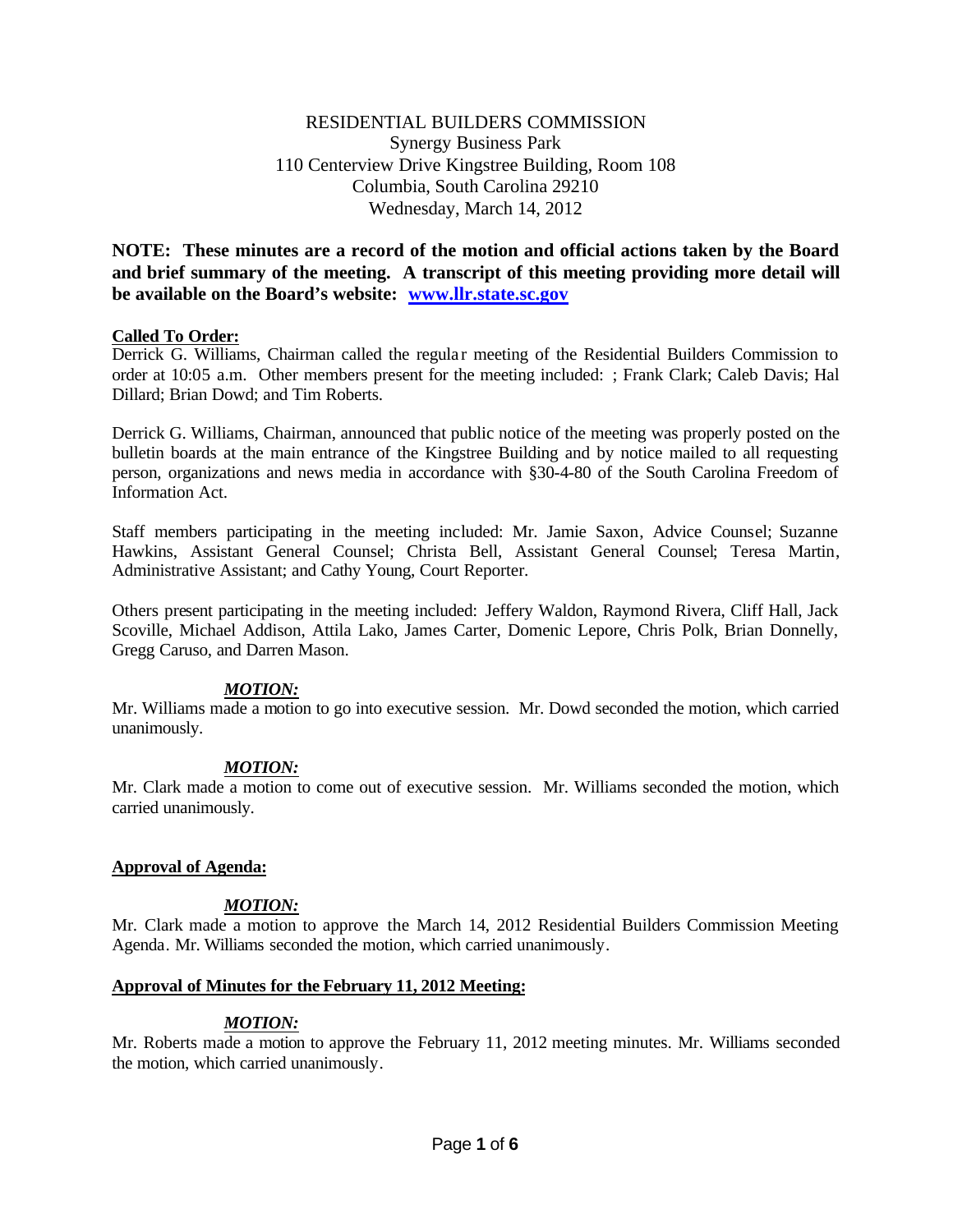## **Approval /Disapproval of Absent Members:**

## **MOTION:**

Mr.Roberts made a motion to approve the absence of Mr. Bailey from the March 14, 2012 Residential Builders Commission Meeting. Mr. Williams seconded the motion which carried unanimously.

#### **Chairman's Remarks:**

*Derrick Williams* There were no remarks made.

#### **Administrator's Remarks:**

*Janet Baumberger* There were no remarks made.

## **OIE Report – Mr. Todd Bond:**

*Todd Bond, Chief Investigator of OIE* Mr. Todd Bond, Chief Investigator of Office of Investigation, reported the number of investigations as of today:

> **Closed Cases-** 5 **Do Not Open Cas es -** 0 **Pending IRC -** 16 **Pending Closure -** 34

**Complaints Received -** 61 **Active Investigations -** 97

# **OGC – Mrs. Christa Bell:**

*Christa Bell*

Mrs. Christa Bell reported the number of complaints as of today:

| <b>Open Complaints – 78</b>              | <b>Cases Pending Actions – 22</b> |
|------------------------------------------|-----------------------------------|
| <b>Pending CA - 10</b>                   | <b>Pending Hearings</b> – 10      |
| <b>Pending Final Order Hearings - 21</b> | <b>Pending Final Orders – 13</b>  |
| $Closed - 201$                           | <b>Appeals</b> - 2                |

#### **Old Business:**

There was no Old Business presented.

## **Recommendation of IRC:**

## *MOTION:*

Mr. Davis made a motion to approve the Recommendation of the IRC. Mr. Roberts seconded the motion, which carried unanimously.

#### **IRC Resolution Guidelines:**

## *MOTION:*

Mr. Davis made a motion to approve the IRC Resolution Guidelines. Mr. Clark seconded the motion, which carried unanimously.

## **Application Reviews:**

*Mr. Andrew Dill*

The Commission held an Application Review Hearing regarding Mr. Andrew Dill. Mr. Dill appeared before the Commission to present testimony and waived his right to counsel.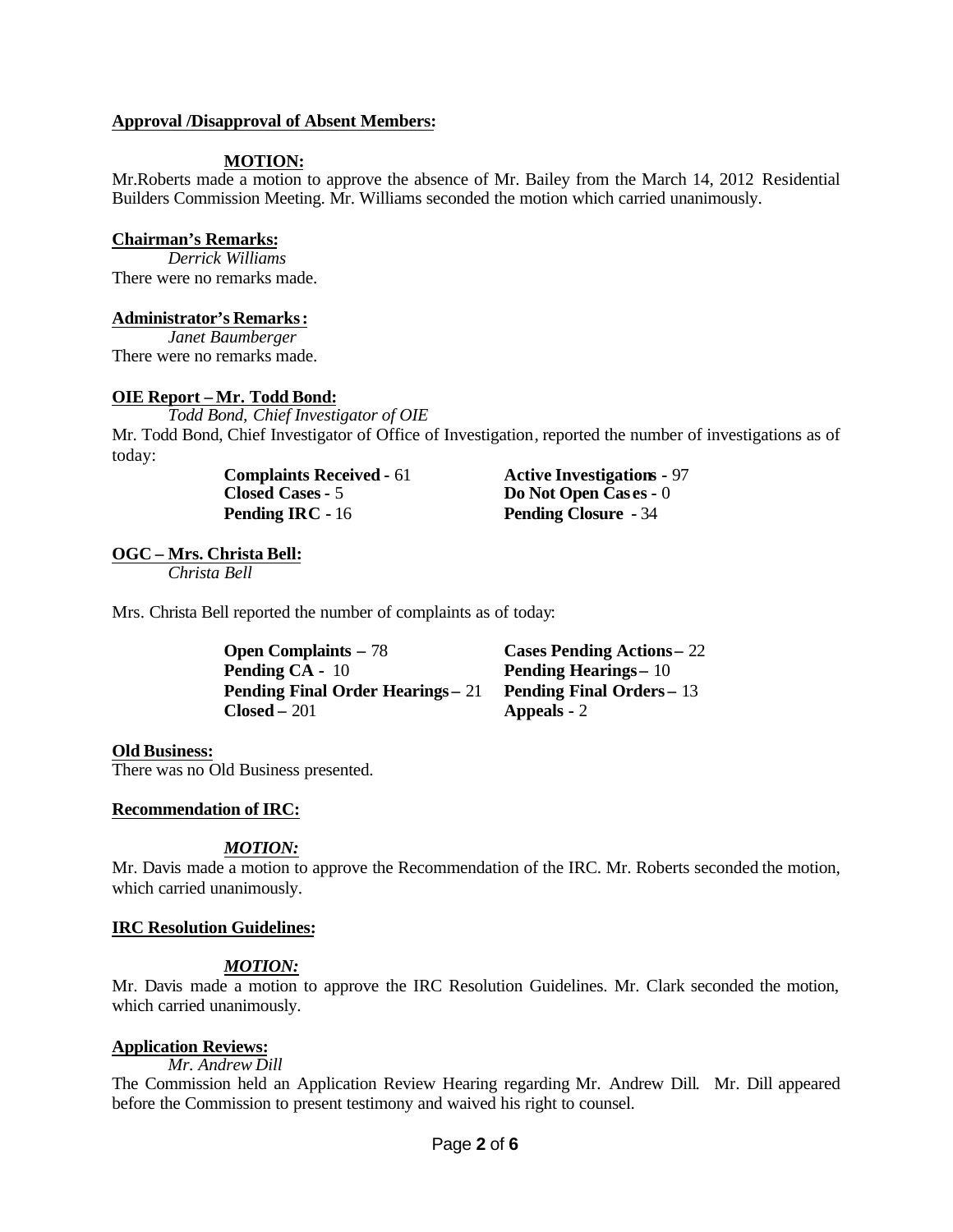## *MOTION:*

Mr. Dowd made a motion to allow Mr. Dill to apply for his residential specialty contactors registration. Mr. Dillard seconded the motion, which carried unanimously.

## *(This proceeding was recorded by a court reporter in order to produce a verbatim transcript if requested in accordance with the law.)*

## *Mr. Joseph Martin*

The Commission held an Application Review Hearing regarding Mr. Martin. Mr. Martin appeared before the Commission to present testimony and waived his right to counsel.,

## *MOTION:*

Mr. Davis made a motion to approve Mr. Martin's to take the exam for home inspectors license. Mr. Robert's seconded the motion, which carries unanimously.

## *(This proceeding was recorded by a court reporter in order to produce a verbatim transcript if requested in accordance with the law.)*

## *Mr. Victor Jeffers*

The Commission held an Application Review Hearing regarding Mr. Victor Jeffers. Mr. Jeffers appeared before the Commission to present testimony and waived his right to counsel.

## *MOTION:*

Mr. Davis made a motion to approve Mr. Jeffers Residential Specialty Contractors Registration. Mr. Dowd seconded the motion, which carried unanimously.

## *(This proceeding was recorded by a court reporter in order to produce a verbatim transcript if requested in accordance with the law.)*

## *Mr. Shannon Young*

The Commission held an Application Review Hearing regarding Mr. Shannon Young. Mr. Young was not present. The Commission took no action.

## *Mr. Andres Rosales*

The Commission held an Application Review Hearing regarding Mr. Andres Rosales. Mr. Rosales appeared before the Commission to present testimony and waived his right to counsel.

## *MOTION:*

Mr. Dowd made a motion to allow Mr. Rosales to get his residential specialty contractor's license with conditions. Mr. Rosales must provide outcome of pending judgment once the case is settled Mr. Roberts seconded the motion, which carried unanimously.

## *(This proceeding was recorded by a court reporter in order to produce a verbatim transcript if requested in accordance with the law.)*

## *Mr. Joseph Davis*

The Commission held an Application Review Hearing regarding Mr. Joseph Davis. Mr. Davis appeared before the Commission to present testimony and waived his right to counsel.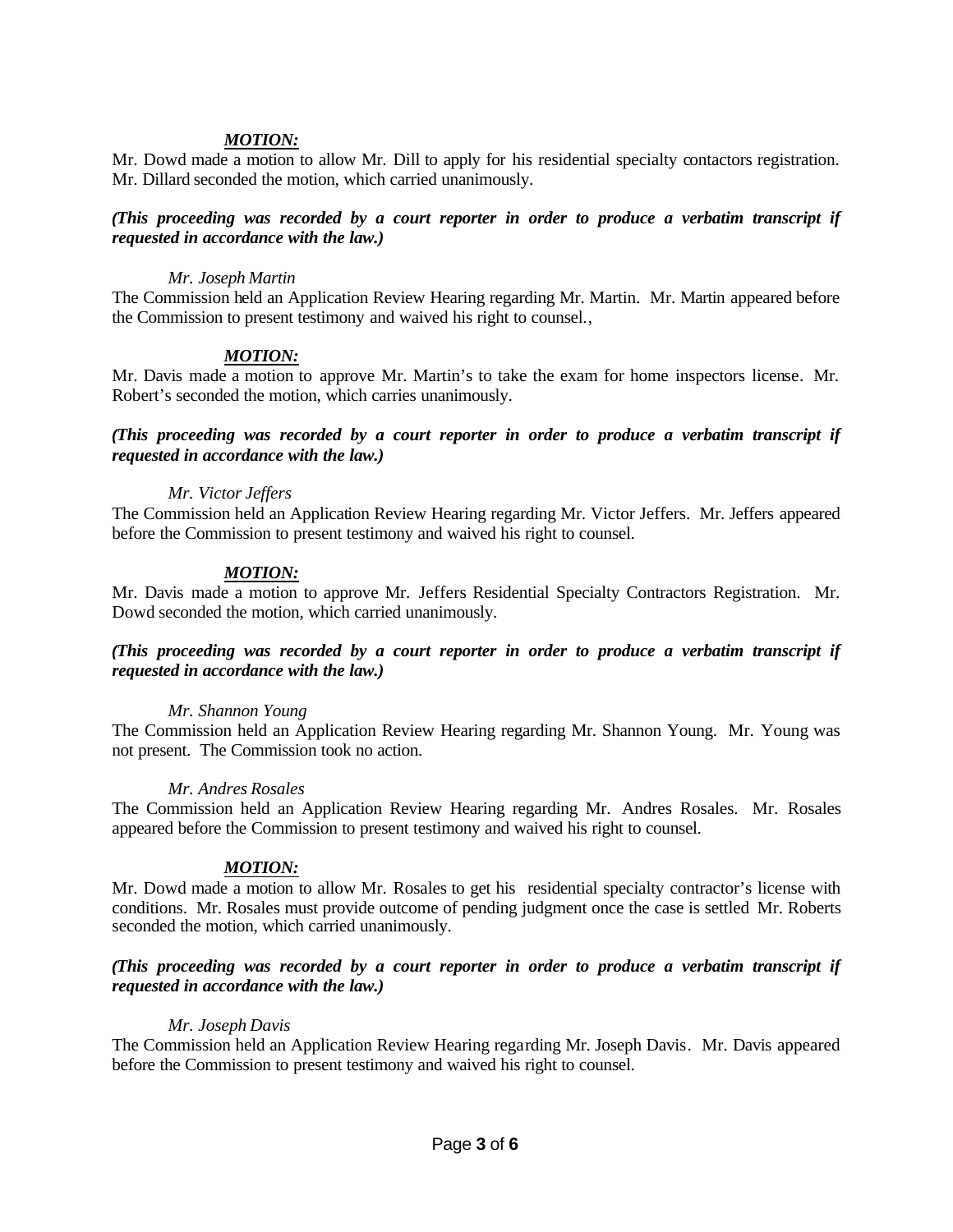## *MOTION:*

Mr. Davis made a motion to approve Mr. Davis's Residential Specialty Contractors Application. Mr. Dillard seconded the motion, which carried unanimously.

## *(This proceeding was recorded by a court reporter in order to produce a verbatim transcript if requested in accordance with the law.)*

## *Tim C. Gaines*

The commission held an Application Review Hearing regarding Mr. Tim C. Gaines appeared before the Commission to present testimony and waived his right to counsel.

#### *MOTION:*

Mr. Davis made a motion for Mr. Gaines to get his residential builder's license. Mr. Robert's seconded the motion, which carried unanimously.

*(This proceeding was recorded by a court reporter in order to produce a verbatim transcript if requested in accordance with the law.)*

#### *Jose D. Jauregui*

The Commission held an Application Review Hearing regarding Jose D. Jauregui. Mr. Jauregui appeared before the Commission to present testimony and waived his right to counsel.

## *MOTION:*

Mr. Dowd made a motion to approve Mr. Jauregui's Residential Plumbing Application provided he provides updated work permit each year Mr. Clark seconded the motion, which carried with one opposed.

*(This proceeding was recorded by a court reporter in order to produce a verbatim transcript if requested in accordance with the law.)*

#### *Aaron M.Youmans.*

.

The commission held an Application Review Hearing regarding Mr. Aaron M. Youmans. Mr. Youmans appeared before the Commission to present testimony and waived his right to counsel.

#### **MOTION:**

Mr. Roberts made a motion to approve Mr. Youmans to take the exam for the Residential Builders License once he provides satisfaction of lien, Mr. Younmans has 90 days to clear lien. Mr. Dowd seconded the motion, which carried unanimously.

*(This proceeding was recorded by a court reporter in order to produce a verbatim transcript if requested in accordance with the law.)*

## **Approval of Administrator's Recommendation for Bond Claims:**

*Mr. Alfred Pesce – Case #2010-742*

The Commission held a hearing to approve the Administrator's Recommendations for a Bond Claim regarding Mr. Alfred Pesce.

## *MOTION:*

Mr. Roberts made a motion to approve the Administrators Recommendations for a Bond Claim regarding Mr. Francis M. Brink Hinson for \$15,000.00 Mr. Clark seconded the motion, which carried unanimously.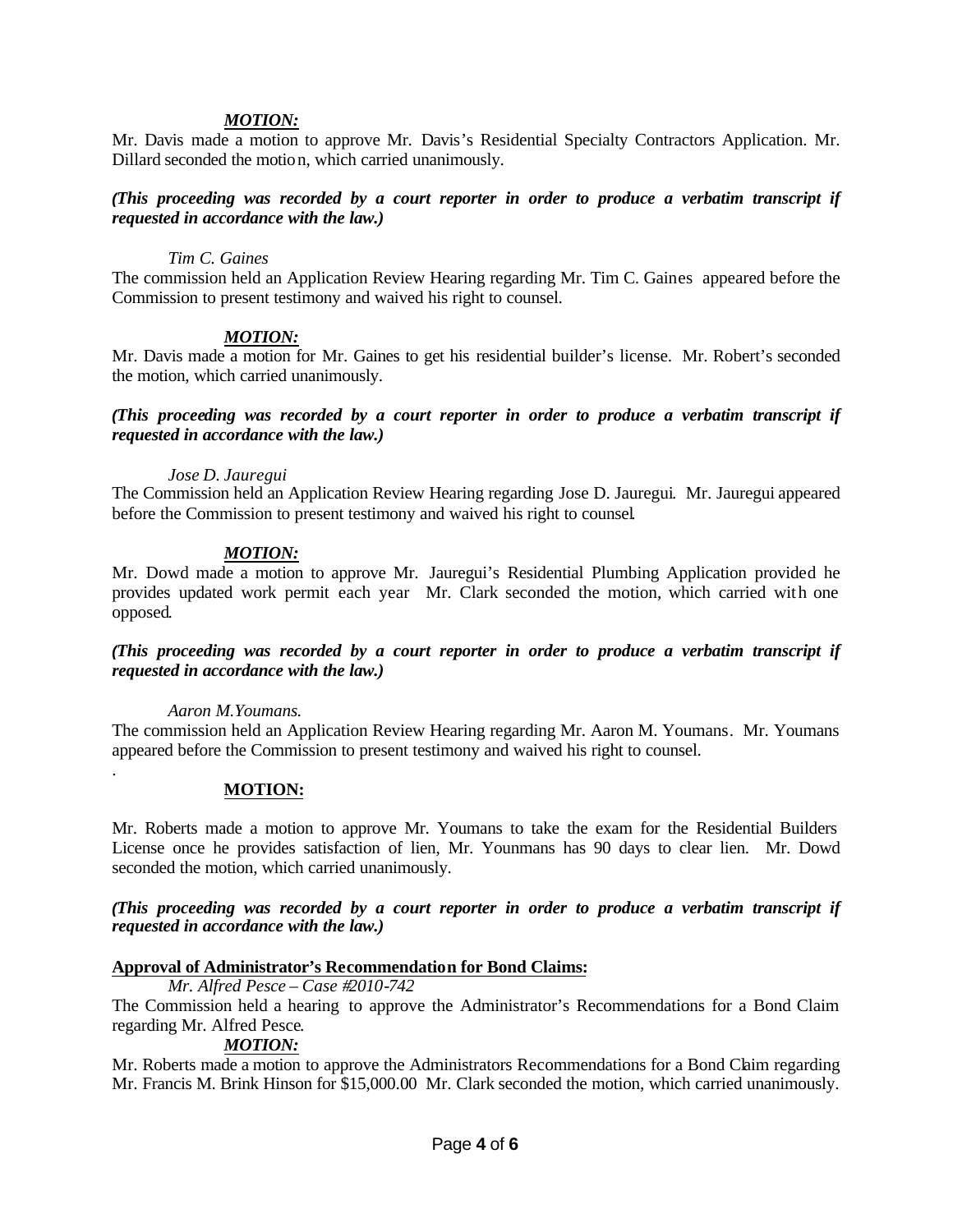## *This proceeding was recorded by a court reporter in order to produce a verbatim transcript if requested in accordance with the law.)*

## *Mr. Alfred Pesce. – Case #193*

The Commission held a hearing to approve the Administrators Recommendations for a Bond Claim regarding Mr. Alfred Pesce.

## **MOTION:**

Mr. Clark made a motion to approve the Administrators Recommendations for a Bond Claim regarding Mr. Barry F. Bolen for \$15,000.00 Mr. Dowd seconded the motion, which carried unanimously.

## *This proceeding was recorded by a court reporter in order to produce a verbatim transcript if requested in accordance with the law.)*

## **Final OrderHearings:**

*Mr. Ronnie Landreth-Case#2011-14*

The Board held a Final Order Hearing regarding Mr. Ronnie Landreth.

## *MOTION:*

Mr. Davis made a motion to approve the Hearing Officer's Recommendation regarding Mr. Ronnie Landreth. Mr. Davis seconded the motion, which carried unanimously.

## *Mr. Jariel Capers-Case#2010-987 & 2010-1015*

The Board held a Final Order Hearing regarding Mr. Jariel Capers.

## *MOTION:*

Mr. Roberts made a motion to approve the Hearing Officer's Recommendation regarding Mr. Jariel Capers. Mr. Clark seconded the motion, which carried unanimously.

*Mr. John Benson-Case# 2010-0230*

The Board held a Final Order Hearing regarding Mr. John Benson.

## *MOTION:*

Mr. Dowd made a motion to approve the Hearing Officer's Recommendation regarding Mr. John Benson. Mr. Roberts seconded the motion, which carried unanimously.

## *Mr. Tony Sherfield-Case#2011-72, 2011-154, 2011-220*

The Board held a Final Order Hearing regarding Mr. Tony Sherfield.

## *MOTION:*

Mr. Clark made a motion to approve the Hearing Officer's Recommendation regarding Mr. Tony Sherfield. Mr. Dowd seconded the motion, which carried unanimously.

## *Mr. Timothy Garland-Case#2011-378*

The Board held a Final Order Hearing regarding Mr. Timothy Garland.

## *MOTION:*

Mr. Roberts made a motion to approve the Hearing Officer's Recommendation regarding Mr. Timothy Garland. Mr. Clark seconded the motion, which carried unanimously.

## *Mr. Raleigh Griggs-Case#2009-664*

The Board held a Final Order Hearing regarding Mr. Raleigh Griggs.

## *MOTION:*

Mr. Clark made a motion to approve the Hearing Officer's Recommendation regarding Mr. Raleigh Griggs. Mr. Roberts seconded the motion, which carried unanimously.